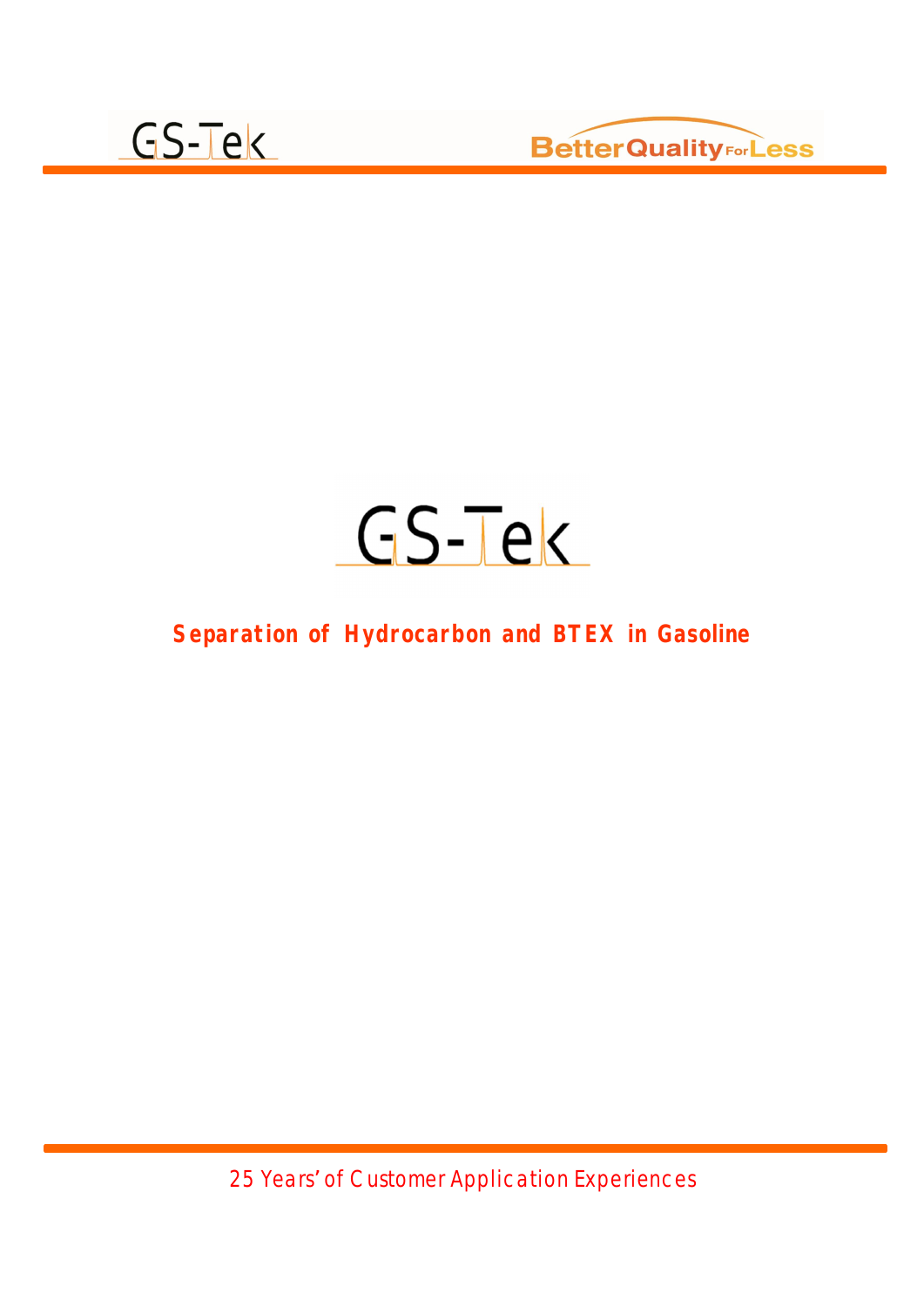

According to the customer's concern, oxygenates (alcohol, ether, ketone and ester), aromatics and hydrocarbon are critical components in gasoline. The instrumentation condition in this analysis is recorded as follows,

GC: Agilent 7890 w/ FID Column: GsBP-FFAP Dimensions: 60 meter x 0.32 mm x 0.5  $\mu$ m Oven Program: 45 °C for 5 min 5 °C/min to 120 °C for 1min Carrier Gas: Hydrogen @ 1.3 mL/min (Constant Flow) Injection: Split flow 50ml/min @ 240 °C, 0.1  $\mu$ L Detector: FID @ 260 °C



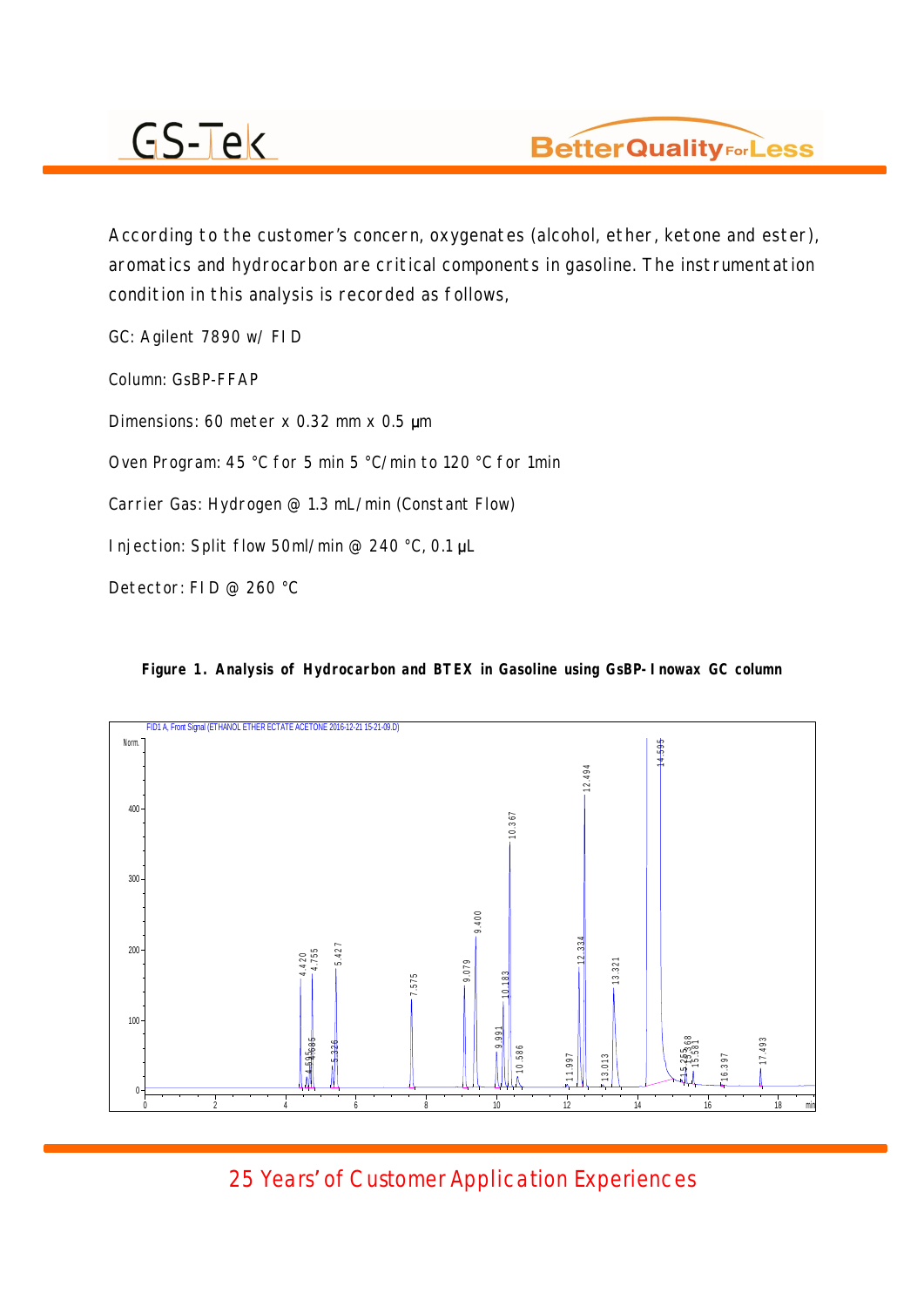

| Peak#          | Compound                       | <b>Retention Time</b> | Resolution |
|----------------|--------------------------------|-----------------------|------------|
| $\mathbf{1}$   | Pentane                        | 4.420                 |            |
| $\overline{2}$ | Hexane                         | 4.685                 |            |
| $\mathbf{3}$   | Tert-butyl methyl ether (MTBE) | 4.755                 | 2.18       |
| $\overline{4}$ | Acetone                        | 5.427                 |            |
| 5              | Ethyl acetate                  | 7.575                 |            |
| 6              | 2-Butanone                     | 9.079                 |            |
| $\overline{7}$ | Methanol                       | 9.400                 |            |
| 8              | I sopropanol                   | 9.991                 |            |
| 9              | Ethanol                        | 10.183                |            |
| 10             | Benzene                        | 10.367                |            |
| 11             | 1-propanol                     | 12.334                |            |
| 12             | Toluene                        | 12.494                | 3.85       |
| 13             | I so-butanol                   | 13.321                |            |
| 14             | 1-Butanol                      | 14.595                |            |

|  | Table 1. Peak identification of analysis in Figure 1 |  |  |  |
|--|------------------------------------------------------|--|--|--|
|  |                                                      |  |  |  |

The good peak shapes are achieved using the GsBP-Inowax column. But due to the polarity of column phase, the components are not eluted in order of increasing carbon atoms.

Therefore, we used the less polar column GsBP-624 for further separation. The instrumentation condition in this analysis is recorded as follows,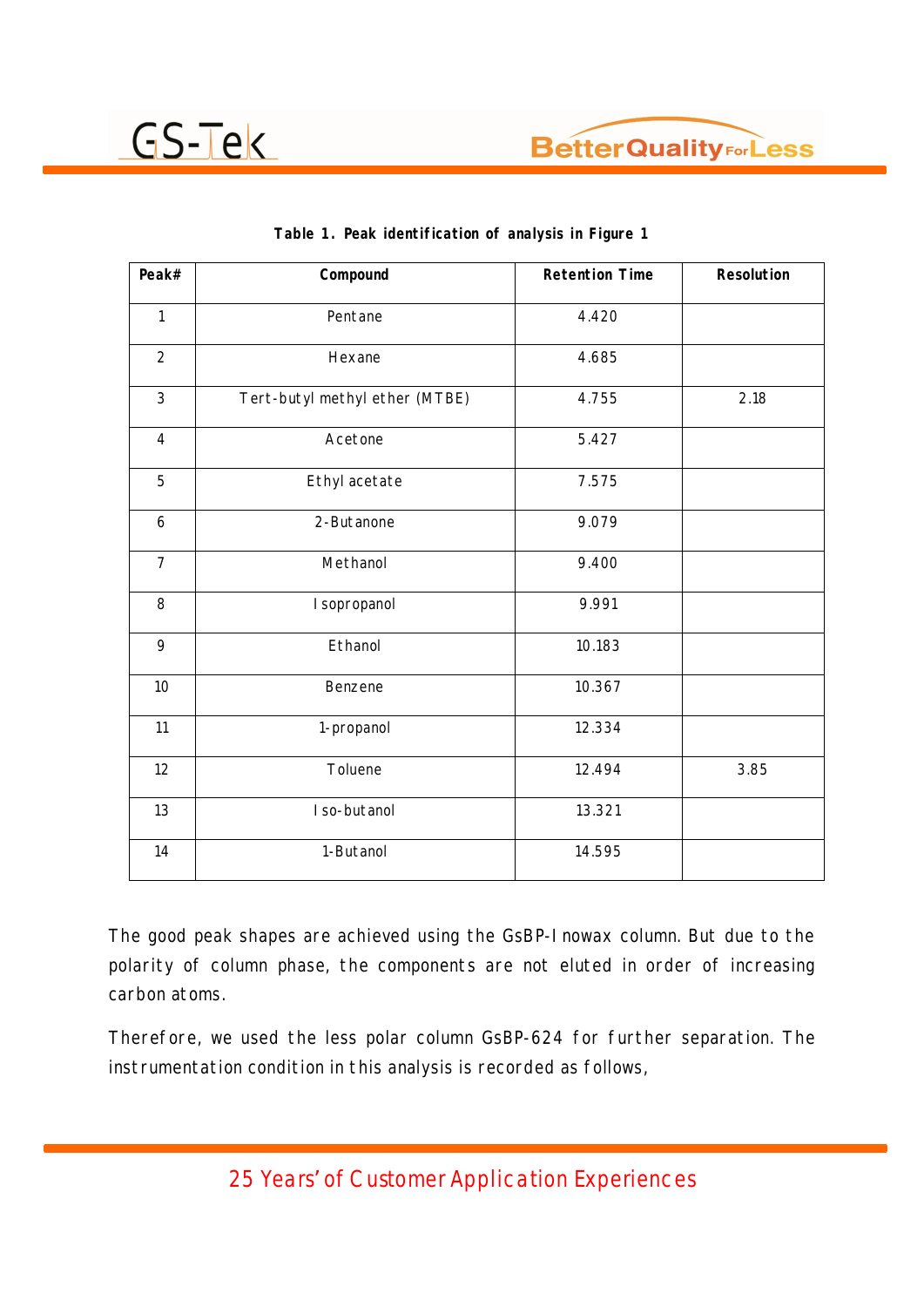

GC: Agilent 7890 w/ FID

Column: GsBP-624

Dimensions: 60 meter  $x$  0.32 mm  $x$  1.8  $\mu$ m

Oven Program: 40 °C for 10 min 10 °C/min to 260 °C for 1min

Carrier Gas: Hydrogen @ 2.3 mL/min (Constant Flow)

Injection: Split flow 50ml/min @ 240 °C, 0.1  $\mu$ L

Detector: FID @ 260 °C



**Figure 2. Analysis of Oxygenates and Aromatics in 1-butanol using GsBP-624 GC column**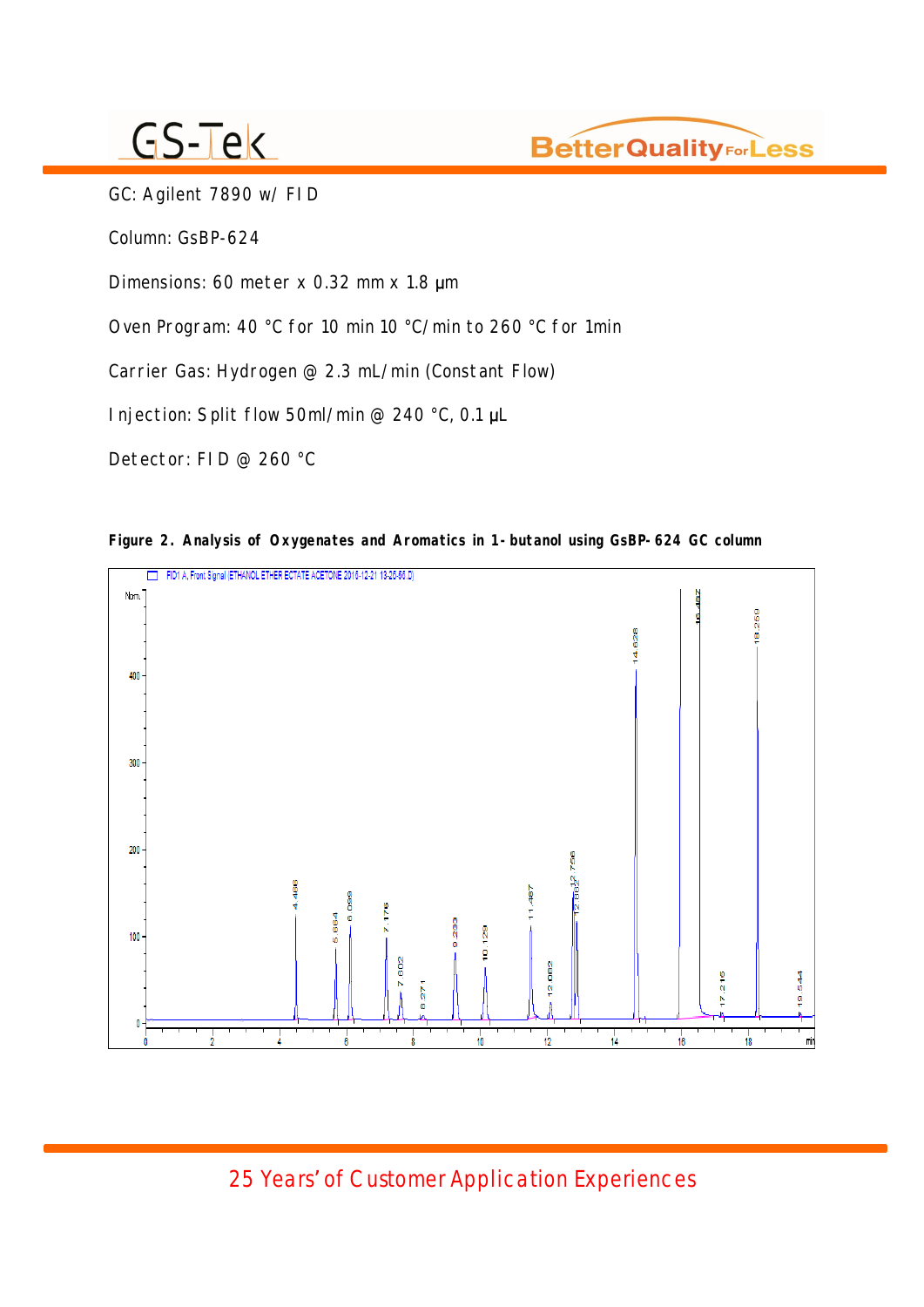



| Peak#                   | Compound                       | <b>Retention Time</b> | Resolution |
|-------------------------|--------------------------------|-----------------------|------------|
| $\mathbf{1}$            | Methanol                       | 4.466                 |            |
| $\overline{2}$          | Pentane                        | 5.664                 |            |
| 3                       | Ethanol                        | 6.099                 |            |
| $\overline{\mathbf{4}}$ | Acetone                        | 7.176                 |            |
| 5                       | I sopropanol                   | 7.602                 |            |
| 6                       | Tert-butanol                   | 8.271                 |            |
| $\overline{7}$          | Tert-butyl methyl ether (MTBE) | 9.233                 |            |
| 8                       | Hexane                         | 10.129                |            |
| 9                       | 1-Propanol                     | 11.487                |            |
| 10                      | 2-Butanone                     | 12.082                |            |
| 11                      | Ethyl acetate                  | 12.756                |            |
| 12                      | 2-Methyl-1-propanol            | 12.862                | 1.972      |
| 13                      | Benzene                        | 14.628                |            |
| 14                      | 1-butanol                      | 16.487                |            |
| 15                      | Toluene                        | 18.259                |            |

|  | Table 2. Peak identification of analysis in Figure 2 |  |  |  |
|--|------------------------------------------------------|--|--|--|
|  |                                                      |  |  |  |

The components are eluted in order of increasing carbon atoms with high resolution and good peak shapes using the GsBP-624 column. 1-butanol is the main component in this application and eluted between benzene and Toluene, which does not interfere with the oxygenate separation.